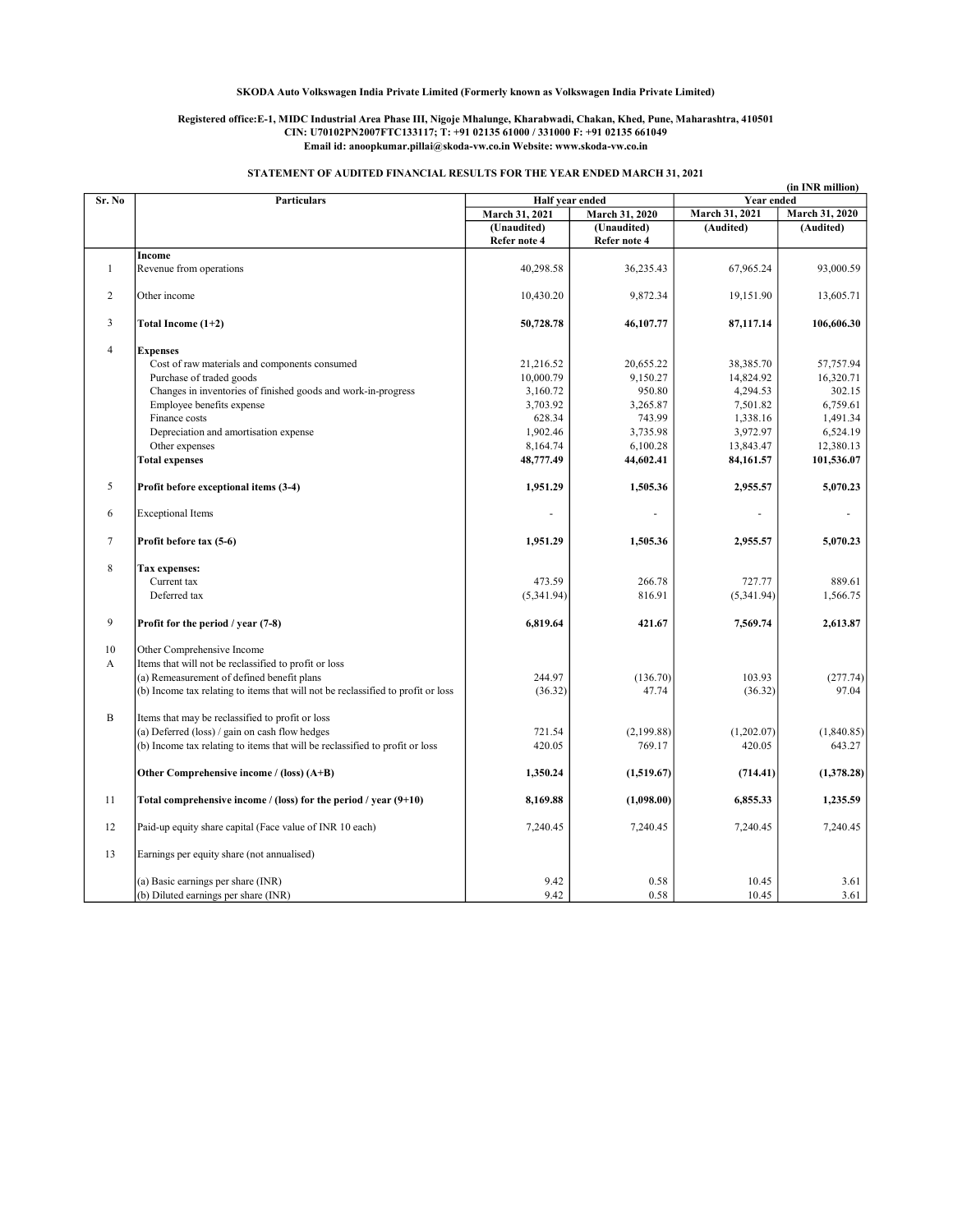#### Registered office:E-1, MIDC Industrial Area Phase III, Nigoje Mhalunge, Kharabwadi, Chakan, Khed, Pune, Maharashtra, 410501 CIN: U70102PN2007FTC133117; T: +91 02135 61000 / 331000 F: +91 02135 661049 Email id: anoopkumar.pillai@skoda-vw.co.in Website: www.skoda-vw.co.in

|                |                                                                                        |                         | (in INR million)            |
|----------------|----------------------------------------------------------------------------------------|-------------------------|-----------------------------|
| Sr. No         | Particulars                                                                            | As at<br>March 31, 2021 |                             |
|                |                                                                                        |                         | March 31, 2020<br>(Audited) |
|                | <b>ASSETS</b>                                                                          | (Audited)               |                             |
|                |                                                                                        |                         |                             |
| $\mathbf{1}$   | <b>Non-current assets</b>                                                              |                         |                             |
|                | Property, plant and equipment                                                          | 11,315.91               | 12,990.31                   |
|                | Capital work-in-progress                                                               | 19,596.80               | 6,647.51                    |
|                | Intangible assets                                                                      | 344.22                  | 415.96                      |
|                | Intangible assets under development                                                    | 631.78                  | 137.52                      |
|                | Financial assets                                                                       |                         |                             |
|                | Derivative financial instruments                                                       | 52.89                   |                             |
|                | Other financial assets                                                                 | 1,249.74                | 1,325.87                    |
|                | Deferred tax assets (net)                                                              | 5,725.67                |                             |
|                | Income tax assets (net)                                                                | 7,732.92                | 7,832.00                    |
|                | Government grant                                                                       | 3,422.43                | 4,357.88                    |
|                | Other non-current assets                                                               | 11,162.48               | 10,822.00                   |
|                |                                                                                        |                         |                             |
|                | <b>Total</b>                                                                           | 61,234.84               | 44,529.05                   |
|                |                                                                                        |                         |                             |
| $\overline{c}$ | <b>Current assets</b>                                                                  |                         |                             |
|                | Inventories                                                                            | 12,384.35               | 16,743.16                   |
|                | Financial assets                                                                       |                         |                             |
|                | Trade receivables                                                                      | 1,993.81                | 1,867.03                    |
|                | Cash and cash equivalents                                                              | 5,586.93                | 1,050.20                    |
|                | Bank balances other than cash and cash equivalents                                     | 3,249.45                | 7,170.45                    |
|                | Derivative financial instruments                                                       | 430.35                  |                             |
|                | Other financial assets                                                                 | 6,298.18                | 6,268.46                    |
|                | Government grant                                                                       | 1,100.21                | 178.43                      |
|                | Other current assets                                                                   | 8,045.86                | 9,380.11                    |
|                | <b>Total</b>                                                                           | 39,089.14               | 42,657.84                   |
|                | Total Assets (1+2)                                                                     | 100,323.98              | 87,186.89                   |
|                | <b>EQUITY AND LIABILITIES</b>                                                          |                         |                             |
| 3              | <b>EQUITY</b>                                                                          |                         |                             |
|                | Equity share capital                                                                   | 7,240.45                | 7,240.45                    |
|                | Other equity                                                                           | 39,211.64               | 32,356.31                   |
|                | <b>Total</b>                                                                           | 46,452.09               | 39,596.76                   |
|                |                                                                                        |                         |                             |
|                | <b>LIABILITIES</b>                                                                     |                         |                             |
| $\overline{4}$ | <b>Non-current liabilities</b>                                                         |                         |                             |
|                | <b>Financial liabilities</b>                                                           |                         |                             |
|                | Finance Lease Obligation                                                               | 185.95                  | 905.25                      |
|                | Borrowings                                                                             | 8,146.77                | 7,663.81                    |
|                | Derivative financial instruments                                                       |                         | 307.06                      |
|                | Provisions                                                                             | 8,416.39                | 7,693.54                    |
|                | Other non current liabilities                                                          | 263.50                  |                             |
|                | <b>Total</b>                                                                           | 17,012.61               | 16,569.66                   |
| 5              | <b>Current liabilities</b>                                                             |                         |                             |
|                | <b>Financial liabilities</b>                                                           |                         |                             |
|                | Finance Lease Obligation                                                               | 834.23                  | 1,043.68                    |
|                | Borrowings (refer note 2)                                                              | 4,926.50                | 2,819.51                    |
|                |                                                                                        |                         |                             |
|                | Trade payables                                                                         |                         |                             |
|                | Total outstanding dues of micro enterprises and small enterprises                      | 122.02                  | 112.90                      |
|                | Total outstanding dues of creditors other than micro enterprises and small enterprises | 21,400.16               | 19,149.23                   |
|                | Other financial liabilities                                                            | 7,427.93                | 5,375.08                    |
|                | Derivative financial instruments                                                       |                         | 122.04                      |
|                | Other current liabilities                                                              | 1,220.72                | 1,190.62                    |
|                | Provisions                                                                             | 927.72                  | 1,207.41                    |
|                | Total                                                                                  | 36,859.28               | 31,020.47                   |
|                | Total Liabilities (4+5)                                                                | 53,871.89               | 47,590.13                   |
|                | Total Equity and Liabilities (3+4+5)                                                   | 100,323.98              | 87,186.89                   |

STATEMENT OF ASSETS AND LIABILITIES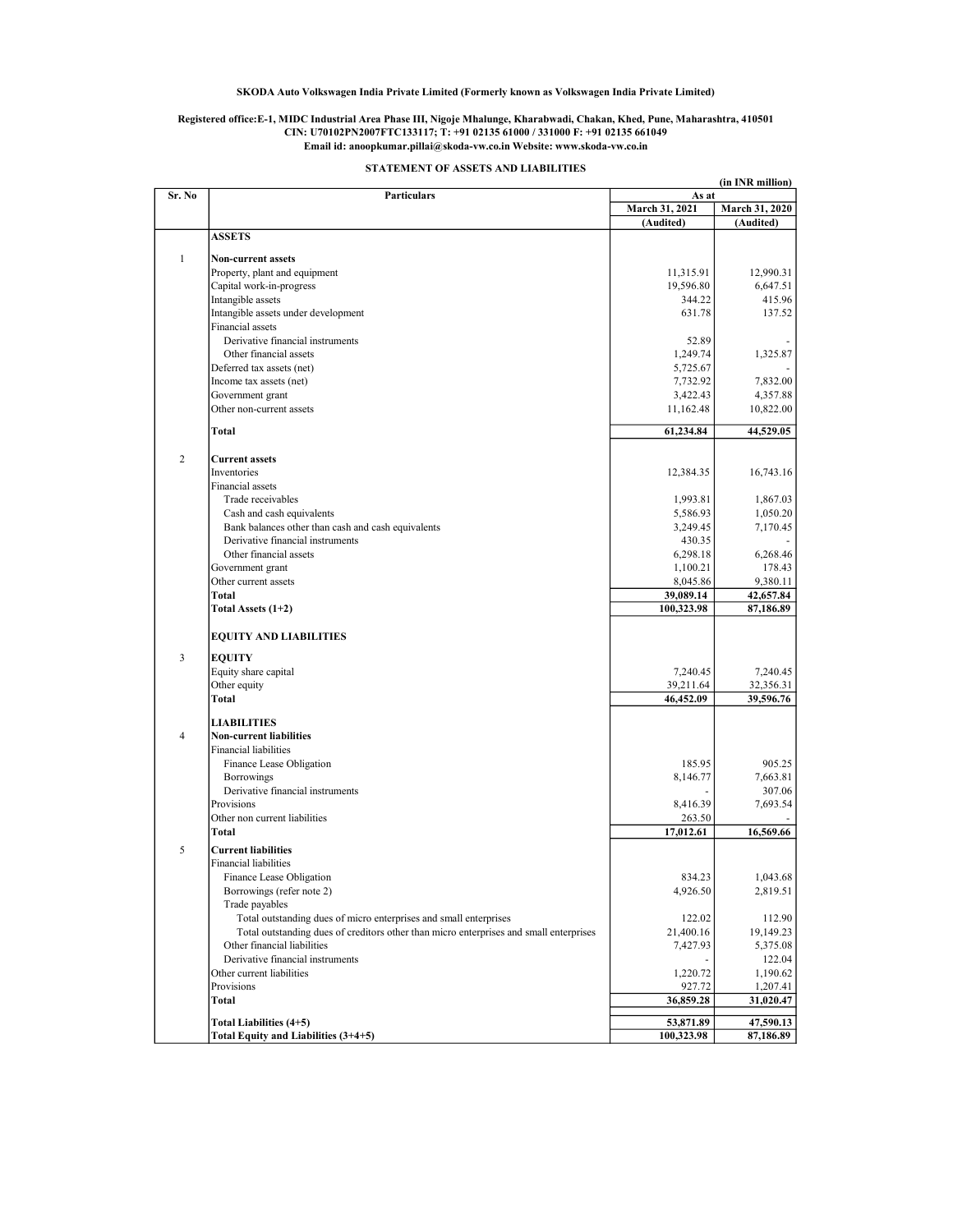#### Registered office:E-1, MIDC Industrial Area Phase III, Nigoje Mhalunge, Kharabwadi, Chakan, Khed, Pune, Maharashtra, 410501 CIN: U70102PN2007FTC133117; T: +91 02135 61000 / 331000 F: +91 02135 661049 Email id: anoopkumar.pillai@skoda-vw.co.in Website: www.skoda-vw.co.in

#### Notes: 1

SKODA Auto Volkswagen India Private Limited (the "Company") is in the business of manufacturing passenger automotive cars, trading of imported cars (purchased from group companies) and spares & accessories. The Company has commenced its operations in India in February 2007.

On September 5, 2019, the Assistant Registrar of National Company Law Tribunal (NCLT), Mumbai Bench duly authenticated a scheme of Amalgamation (the 'Scheme') under Sections 230 to 232 of the Companies Act, 2013, which is effective from appointed date of April 01, 2019. Accordingly, Volkswagen Group Sales India Private Limited (VWGSIPL) and Skoda Auto India Private Limited (SAIPL) have been amalgamated with Volkswagen India Private Limited (VWIPL) and the name of the merged Company has been changed to "SKODA Auto Volkswagen India Private Limited". This was a strategic decision taken by the Board whereby the Board expects to benefit from operational and economic efficiencies.

- 2 The borrowings as at March 31, 2021 include INR 4,440.93 million by issue of Commercial papers. Of these, commercial papers aggregating INR 2,500.00 million have been listed on BSE as per SEBI Circular SEBI/HO/DDHS/CIR/P/2019/115 dated October 22, 2019. The Company has been legally advised that Commercial papers are not covered under the definition of "Securities" as per Companies Act, 2013. Accordingly, the Company will not be considered as a listed company in accordance with the provisions of the Companies Act, 2013.
- 3 These financial results have been reviewed and approved by the Board of Directors at its meeting held on May 28, 2021. The results for the year ended March 31, 2021 have been audited by the Statutory Auditors of the Company.
- 4 a) The financial results for the half year ended 31 March 2021 are balancing figures between the audited figures in respect of the full financial year and the published unaudited figures for the half year ended 30 September 2020, which were subjected to limited review by statutory auditors.

b) The figures for the corresponding half year ended March 31, 2020 are the balancing figures between the audited figures in respect of the full financial year ended and the unaudited figures up to first six months of the financial year ended March 31, 2020, which have been approved by the Company's Board of Directors but have not been subjected to audit or review.

- 5 These financial results have been prepared in accordance with the recognition and measurement principles laid down in Indian Accounting Standards, notified under Section 133 of the Companies Act, 2013 (the 'Act') read with Companies (Indian Accounting Standards) Rules, 2015, as amended from time to time and other accounting principles generally accepted in India.
- 6 These financial results have been prepared in accordance with the requirements of Regulation 52 of the SEBI (Listing Obligations and Disclosure Requirements) Regulations, 2015, as amended.
- 7 Operating segments are reported in a manner consistent with the internal reporting provided to the chief operating decision maker as defined in IND AS 108 – Operating Segments. The board of directors have been identified as the chief operating decision maker. The Company operates in a single business segment i.e., Automobile cars and parts, which has similar risks and returns. The Company is domiciled in India. The amount of its revenues from external customers broken down by location of customers is shown in the table below:

|                    |                       |                        |                | (in INR million) |
|--------------------|-----------------------|------------------------|----------------|------------------|
|                    |                       | <b>Half vear ended</b> | Year ended     | Year ended       |
| <b>Particulars</b> | <b>March 31, 2021</b> | <b>March 31, 2020</b>  | March 31, 2021 | March 31, 2020   |
|                    | (Unaudited)           | (Unaudited)            | (Audited)      | (Audited)        |
|                    | Refer note 4          | Refer note 4           |                |                  |
| Within India       | 27,445.91             | 22,507.10              | 42,363.69      | 52,142.77        |
| Outside India      | 12.852.67             | 13.728.33              | 25,601.55      | 40.857.82        |
| Total              | 40.298.58             | 36,235.43              | 67,965,24      | 93,000.59        |

- 8 The Code on Social Security, 2020 ('Code') relating to employee benefits during employment and post-employment benefits received Presidential assent in September 2020. The Code has been published in the Gazette of India. However, the date on which the Code will come into effect has not been notified. The Company will assess the impact of the Code when it comes into effect and will record any related impact in the period when the Code becomes effective.
- 9 Contingent liability includes INR 2,299.30 million (net of provision made of INR 554.90 million) towards litigation in relation to customs duty on import of Technical Know-how during the period 2001-2006 under Technology Transfer and Trademark License Agreement dated October 1, 2001 together with interest and penalty thereon. The Company had filed an appeal before Customs, Excise & Service Tax Appellate Tribunal ("CESTAT") against the order of Commissioner (Imports) dated March 4, 2009. CESTAT had pronounced the order in June 2013 confirming the said duty demand raised in Order-in-Original No. 47/09 ("OIO") of Commissioner (Imports), penalty equivalent to the duty demand and appropriate interest on duty under Section 28AB of the Customs Act, 1962. The Company has filed an appeal with the Hon'ble Supreme Court of India against the aforesaid CESTAT order which has been admitted by the Hon'ble Supreme Court of India on August 16, 2013. The Hon'ble Supreme Court of India vide its order dated December 2, 2013 granted an ad-interim stay requested by the Company on a condition that INR 750.00 million be paid by the Company within three months and a bank guarantee be furnished for the balance amount within three months. The Company has made a total payment of INR 1,785.00 million over the years and furnished the required bank guarantee for balance amount. Matter is pending to be heard in Hon'ble Supreme Court of India.
- 10 During the previous financial year , The World Health Organisation in the month of February 2020 declared COVID-19 as a pandemic. Since then, the pandemic has been rapidly spreading throughout the world, and has significant impact in India as well. Pursuant to the first wave, we all have noticed the rampant spread of the Second Wave of COVID-19 in the month of March 2021, multiple lockdowns are enforced in various states/parts of the Country coupled with disruption in the supply of oxygen for industrial use due to which, demand and supply for vehicles is expected to be impacted temporarily.

Management believes that it has taken into account all the possible impacts of known events arising from COVID-19 pandemic and the resultant lockdown in the preparation of the financial results including but not limited to its assessment of liquidity and going concern, recoverable values of its property, plant and equipment, intangible assets, intangible assets under development, trade receivable and the net realisable value of other assets. However, given the effect of these lockdowns on the overall economic activity in India and in particular on the automotive industry, the impact assessment of COVID-19 on the above-mentioned financial results captions is subject to significant estimation uncertainties given its nature and duration and, accordingly, the actual impacts in future may be different from those estimated as at the date of approval of these financial results.

In view of this, the Company is carefully reviewing the demand & supply situation and re-calibrating its operations accordingly while protecting the interest of its customers, dealers and suppliers. The endeavour is to ensure optimal level of inventory at plants & dealerships in order to be prepared for a rebound in demand once the situation returns to normalcy.